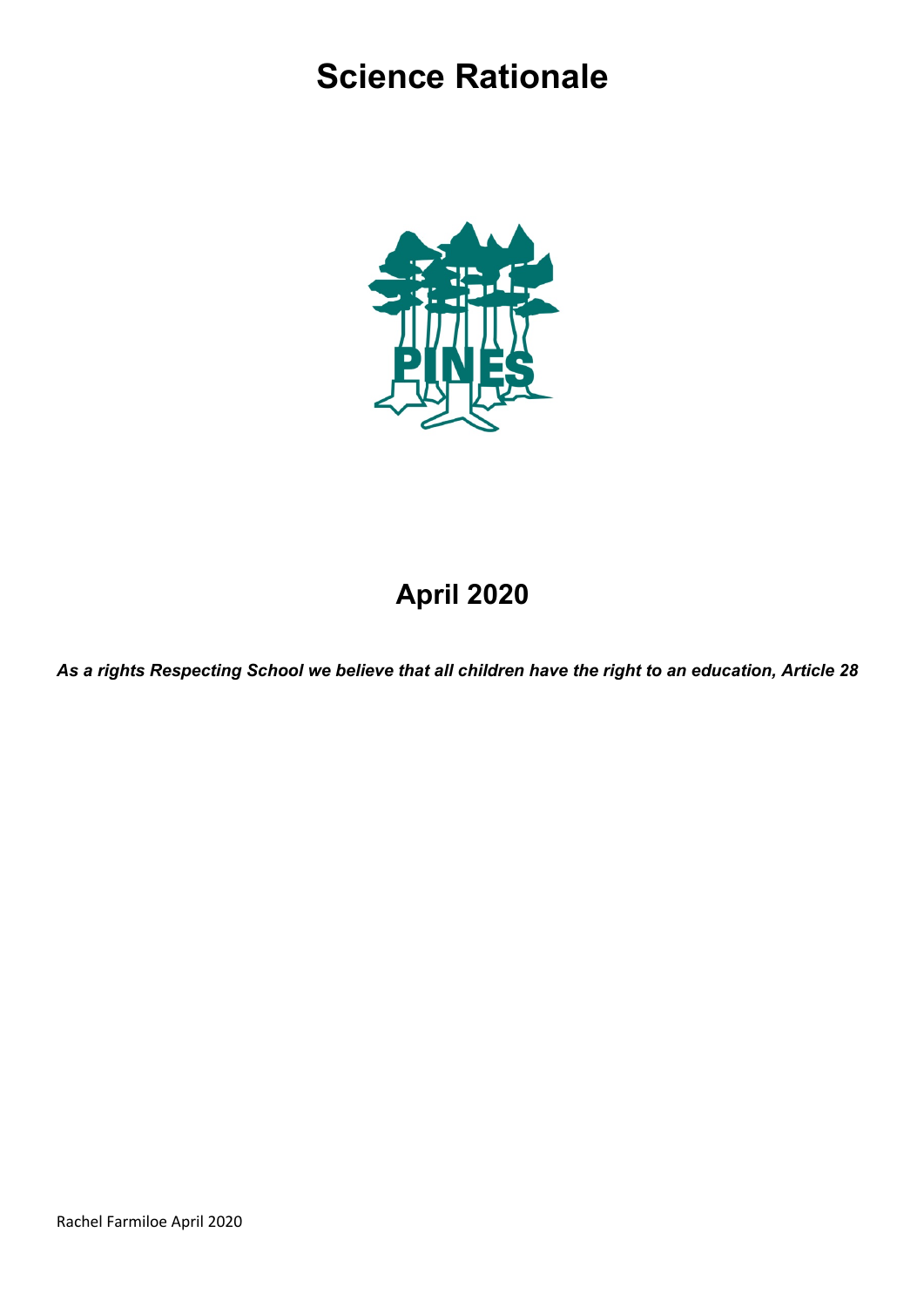## **The Pines Special School Science Rationale**

The purpose of this rationale is to set out a whole school approach to the teaching of Science. It provides guidance for all staff, new and experienced and it will underpin the continued development of the school as a learning community.

## **Definition of Science**

What Is Science? Why do bears have fur coats? Because they would look silly wearing jackets!

This is just a silly joke, but think about bears for a minute. Why do they have fur coats? Why do they hibernate in the winter? People answer questions like these ones about how the world works using Science.

'The process of Science starts with a question, but Science is more than just being curious about how things happen; it's a system of observations and experiments used to ask and answer questions about the natural world. Science is a way for us to gain knowledge about how and why things happen the way they do by using our senses to observe the world and experiments to investigate how it works.' **(**What is Science? - Lesson for Kids Dr Frazer January 2020**)**

## **Aims:**

- To raise standards in Science including a focus on scientific enquiry and scientific language.
- To have a consistent approach to Science across the school.
- For all children to learn through practical and engaging lessons.
- To have fun whilst learning.
- To develop scientific knowledge and conceptual understanding
- To develop understanding of the nature, processes and methods of Science
- To ensure pupils are equipped with the scientific knowledge required to understand the uses and implications of science, today and for the future.
- To ensure the teaching of Science is effectively planned, and responsive to learners' needs, through:
	- o Planning and practicing outstanding teaching of Science in conjunction with Pre National Curriculum objectives and the National Curriculum objectives dependant on the learner's stage of development.
	- o Planning clearly differentiated learning activities to enable all children to access the curriculum at their own level.
	- $\circ$  Employing effective assessment procedures and using these to plan progression for all learners.

## **Teaching and Learning**

Teaching and learning Science is one of our main priorities at The Pines. Science is all around us, therefore it is an essential part of the curriculum. Children are encouraged to make sense of their community and physical world through given opportunities to explore, observe, find out about people, the environment, technology and places. Where possible lessons should be practical, fun and engaging as well as visual and interactive. Opportunities for cross curricular links are an essential part of learning, be it through Forest Schools, Mathematics, English and Creative Curriculum. At the Pines, we consider STEM and STEAM as a